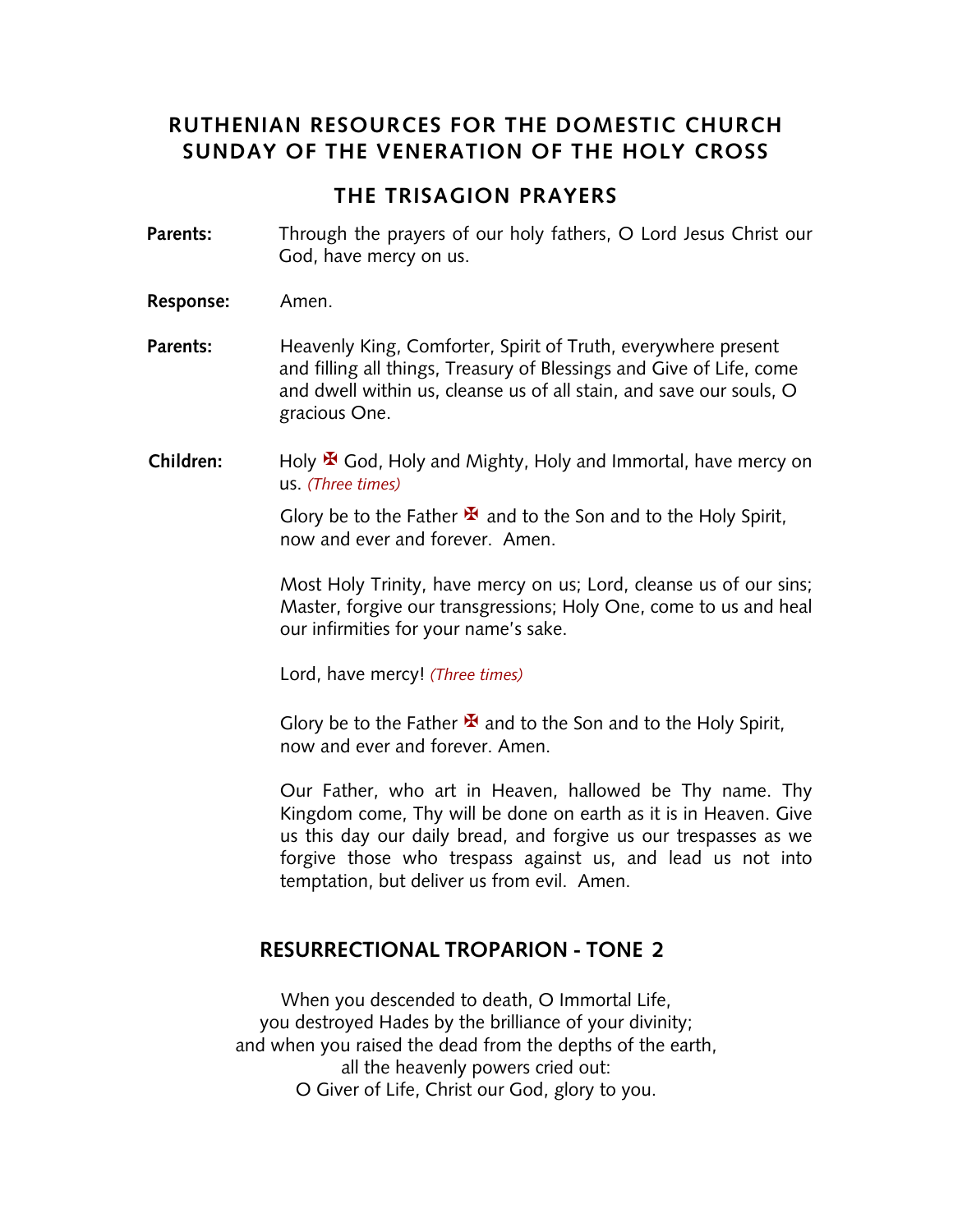### **EPISTLE: HEBREWS 4:14 - 2:3**

Brethren, since we have a great high priest who has passed into the heavens, let us hold fast out profession of faith. For we have not a high priest unable to pity our weaknesses, but one tried as we are in all things, save sin. Let us then approach the throne of grace with confidence, so that we may obtain mercy and find grace to help in time of need.

For every high priest taken from among men is appointed for men in matters pertaining to God, so that he may offer gifts and sacrifices for sins. He is able to have compassion on the ignorant and erring, because he himself also is beset with weakness, and therefore must make offerings for sin in his own behalf as in behalf of the people.

And no one invests himself with this honor: only one who is called by God takes it, as Aaron was. So also Christ did not glorify himself with the high priesthood, but glorified the One who had spoken to him, "*You are my son, I this day have begotten you* (Ps. 2:7). As he says also in another place, "*You are a priest forever, according to the order of Melchizedek"* (Ps. 109:4).

## **GOSPEL: MARK 8:34 - 9:1**

The Lord said: "If anyone wishes to come after me, let him deny himself, and take up his cross and follow me. For anyone who would save his life will lose it; but anyone who loses his life for my sake and for the sake of Good News will save it. For what does it profit a man, if he gains the whole world, but suffers the loss of his own soul? Or what will a man give in exchange for his soul?

For whoever is ashamed of me and of my words in this adulterous and sinful generation, of him will the Son of Man also be ashamed when he comes with the holy angels in the glory of his Father." And he said to them, "Amen I say to you, there are some of those standing here who will not taste death, till they have seen the kingdom of God coming in power."

# **CATECHETICAL SUMMARY**

#### **WHY IS THE CROSS THE SIGN OF OUR SALVATION?**

In the Gospel today, we hear Jesus' teaching that if someone wants to follow Him, he must "deny himself, and take up his cross." Why is self-denial and the cross the necessary "road" which the followers of Jesus must walk if they are going to find eternal life? The key which unlocks the answer to the mystery of the cross is found in Saint Paul's epistle proclaimed in the Church today. "For we have not a high priest unable to pity our weaknesses, but one tried as we are in all things, save sin." When Jesus was born of the Ever-Virgin Mary, he took to himself all